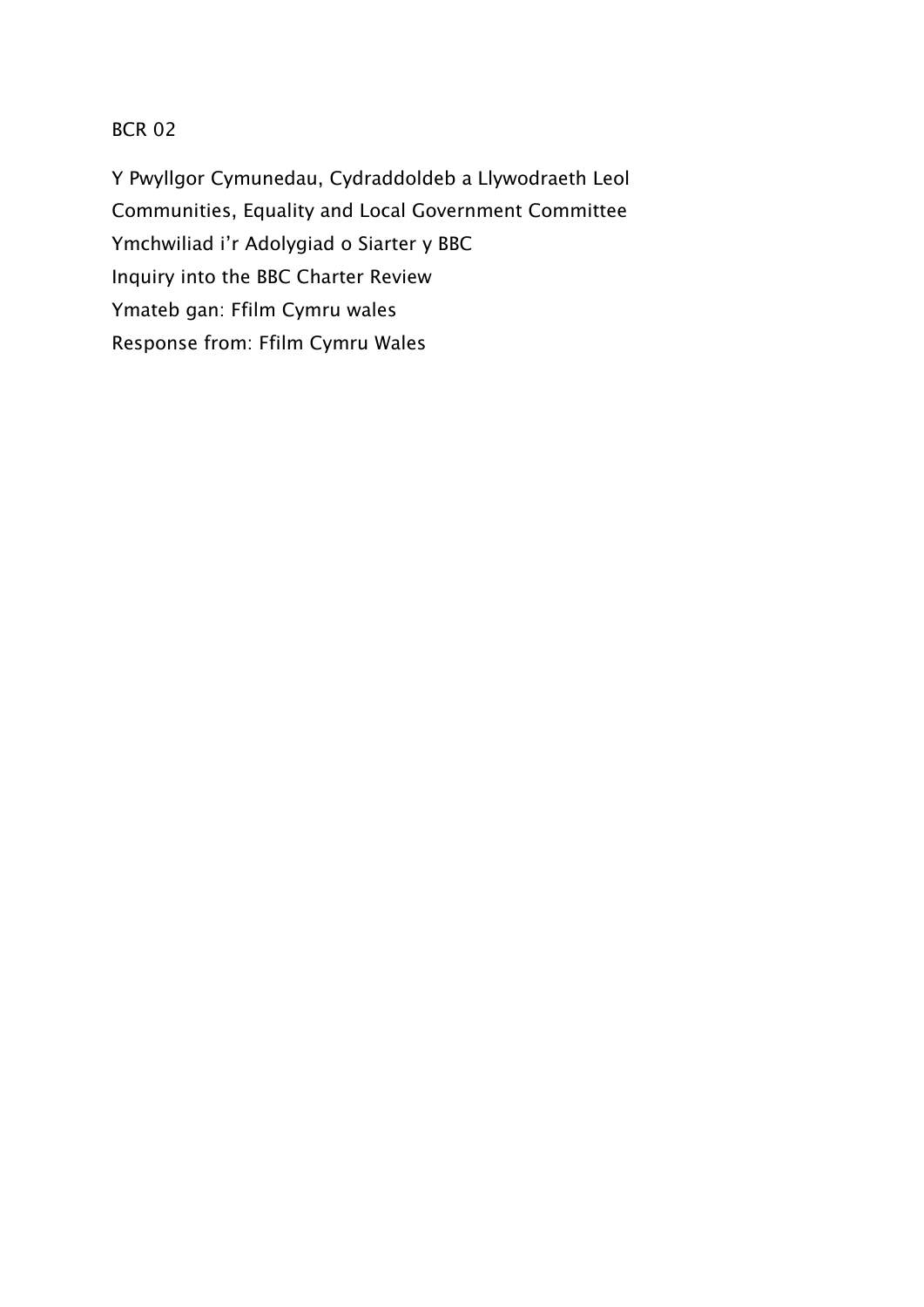

# **Response to the [Communities, Equality and Local Government Committees](http://www.senedd.assembly.wales/mgCommitteeDetails.aspx?ID=226)' [Inquiry into the BBC Charter Review](http://www.senedd.assembly.wales/mgIssueHistoryHome.aspx?IId=13600&AIID=24622)**

## **Please find below Ffilm Cymru Wales' response to the Welsh Assembly [Communities,](http://www.senedd.assembly.wales/mgCommitteeDetails.aspx?ID=226)  [Equality and Local Government Committees](http://www.senedd.assembly.wales/mgCommitteeDetails.aspx?ID=226)' [Inquiry into the BBC Charter Review](http://www.senedd.assembly.wales/mgIssueHistoryHome.aspx?IId=13600&AIID=24622) (October 2015)**

If you need to contact us regarding this response, please contact: Pauline Burt, CEO of Ffilm Cymru Wales c/o [angharad@ffilmcymruwales.com](mailto:angharad@ffilmcymruwales.com) 

## **Background information**

Ffilm Cymru Wales is a lottery delegate of the Arts Council of Wales and the BFI, committed to the strategic development of the film sector in Wales and developing the social, cultural, educational and economic benefits of film for the people of Wales.

Ffilm Cymru Wales' work spans across our banners of Make, See and Learn and includes commitments to:

• Developing a more inclusive film sector and film culture in Wales;

• Continuing to develop an agile, adaptive, and audience-centric approach that improves access to independent film across Wales for all and places evidence-based audience planning at the centre of production decisions;

• Identifying the potential value around a film proposition early in the process. And supporting the development of complementary intellectual property, education assets and audience development strategies in tandem with film production, where appropriate;

• Encouraging excellence and the growth of sustainable Welsh companies

You can find more details about us here: [www.ffilmcymruwales.com](http://www.ffilmcymruwales.com/)

## **Context of our response**

Our response is focused on aspects of BBC's Charter Review that relate to its role in developing and sustaining the training, talent, employment opportunities that underpin the creative industries across the UK and in particular relation to those functions in Wales. Together with the vital importance of the BBC in developing and supporting a diverse and inclusive sector that appeals to broad and varied audiences.

#### **Responding to the Welsh Assembly review questions**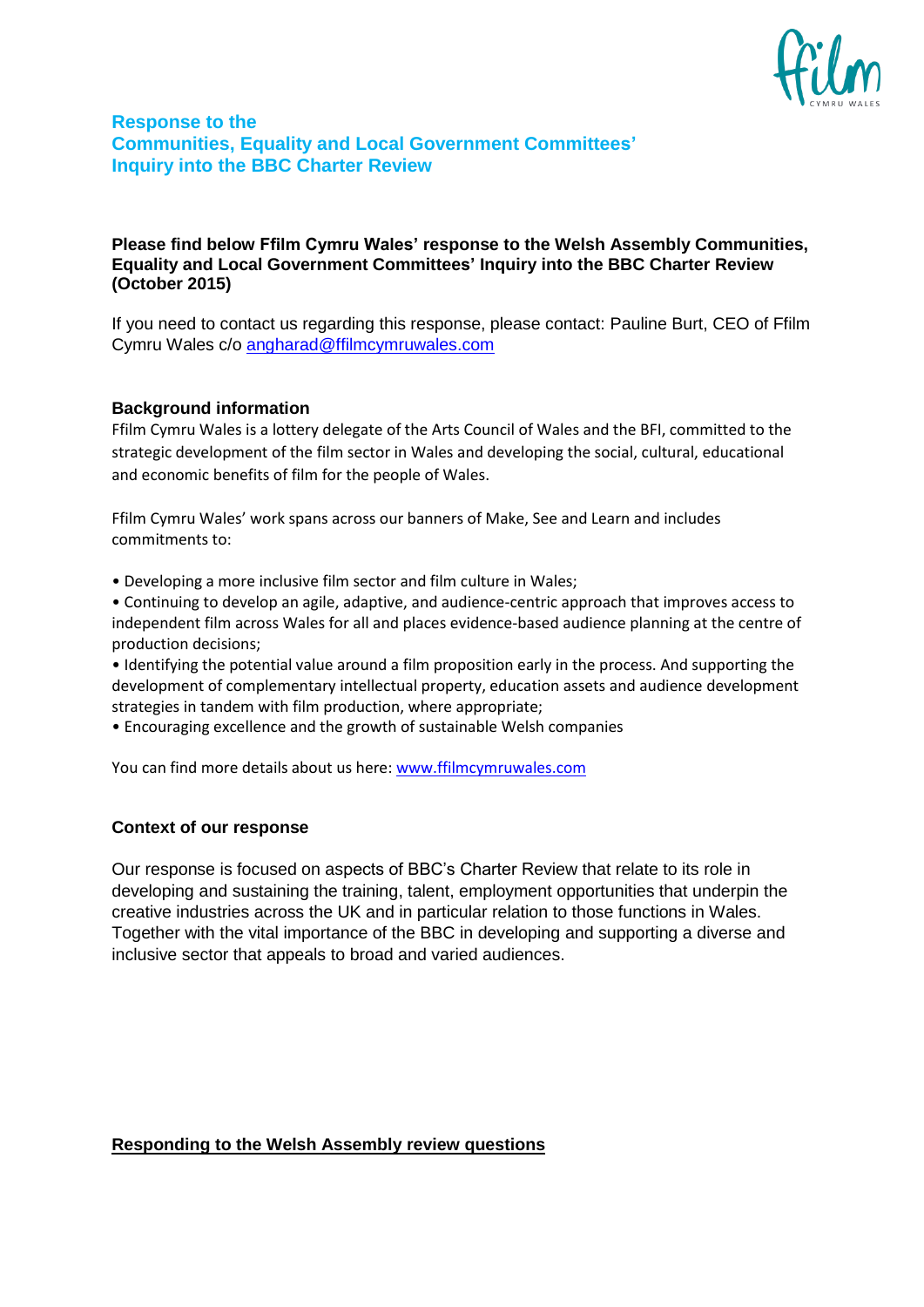

# **The future provision of the BBC's services in Wales, in both the English and Welsh languages:**

The BBC is a firmly established bedrock of the creative industries across the UK with a reputation for its high quality services.

In Wales there has been a productive and collaboration relationship between BBC Wales and S4C, and we would encourage the further development of co-commissioning of content to ensure that a breadth of quality Welsh language content across film, television and digital interactive content is sustained and developed.

Of particular note has been the role of BBC Wales in growing the local crew, facilities and services infrastructure, particularly following the BBC's commitment to redistribute its activities across the UK, including significant relocation of network drama content to Cardiff, providing a foundation for its drama village and the ripple effect that has supported the evolution of Swansea's creative industries infrastructure. This is of benefit across the creative industries, with crew, facilities and services often working across sub-sectors, particularly in relation to film and in the development of content in both Welsh and English.

Whilst the BBC has undoubtedly significantly contributed to growing the crew and facilities infrastructure, increasing Wales' capacity to service local and inward investment film and television production, in contrast there has been very limited engagement in developing film content originated from Wales and Welsh talent (writers, directors and production companies). This in turn restricts opportunities to develop the future talent base and sustainability of the local content originators, making Wales more susceptible to fluctuations in the market where portable content will film in the most competitive locations. In 9 years, BBC Wales has only commissioned one feature film – *Third Star*, starring Benedict Cumberbatch, which was the closing film of the 2010 Edinburgh Film Festival. This is insufficient activity to meaningfully contribute to Wales' film sector.

Additionally, there appears to be little or no engagement, co-ordination or collaboration between BBC Wales and BBC Films, with its more significant film budgets and specific remit to develop filmed content. We would speculate that this lack of internal co-ordination directly contributes to the complete lack of BBC Films' engagement in Welsh language content; and the extremely limited engagement of BBC Films in supporting features originated from Welsh talent. Ffilm Cymru Wales has had some success in this area – including co-developing the current feature proposition, *Denmark*, with Cardiff based company Severn Screen (with director Marc Evans and to star Rhys Ifans), but our comparatively modest budgets (circa £1m per annum across development and production) cannot compete with the potential impact of the BBC having more joined up working practice and advocacy across the nations.

In the future, we would stress the importance of the BBC developing a more inclusive workforce, including supporting the development of content originators (writers, directors and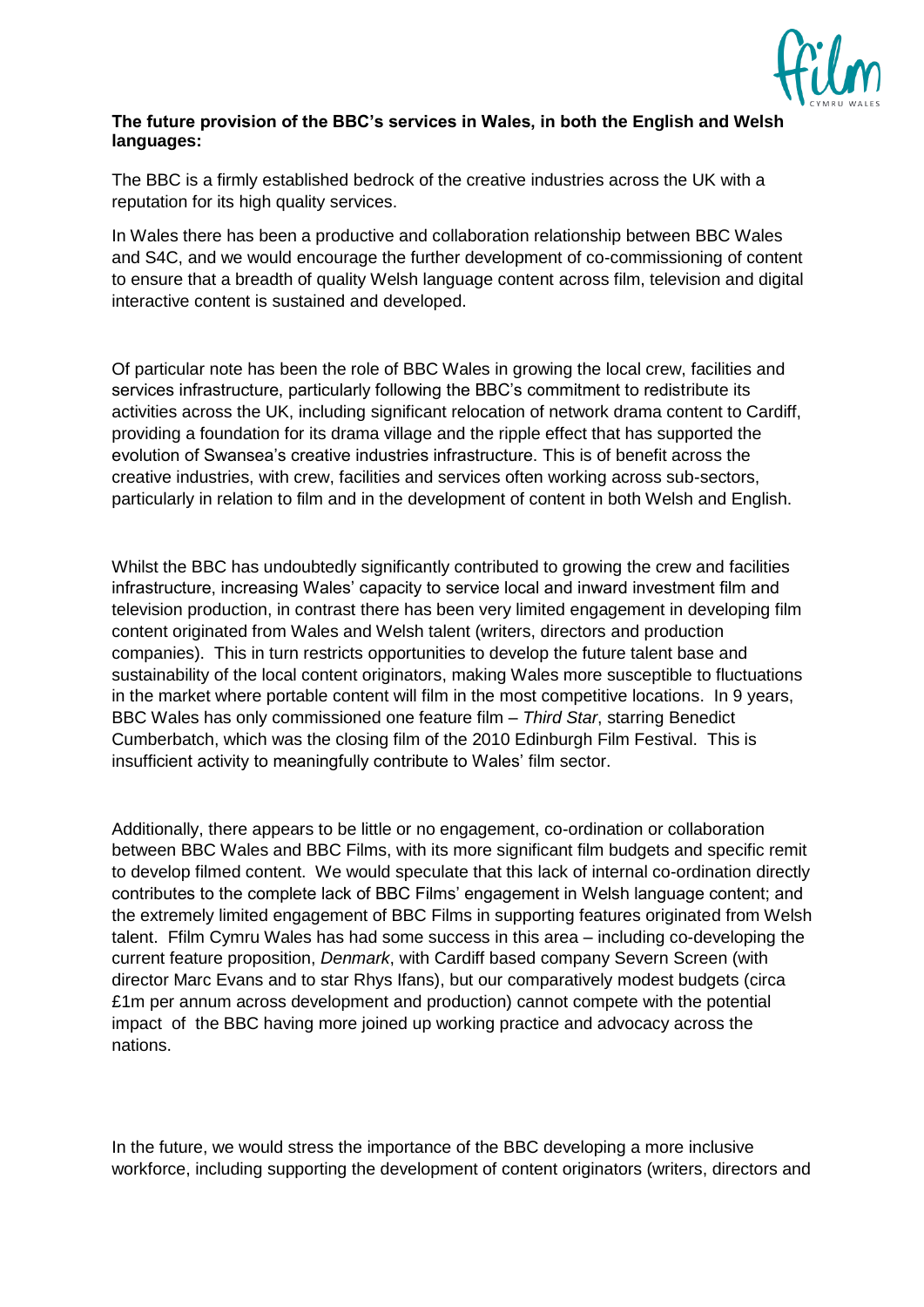

producers) of film, television and interactive content (including educational content) – and including a specific commitment to this inclusive approach across the nations. This implies a more diverse workforce operating both within the BBC and the independent production sector, who could provide new ideas and be encouraged to take measured risks. A more inclusive workforce, generating jobs across socio-economic backgrounds, ethnicity, gender and all protected characteristics, should in turn feed into a breadth of content to appeal to the full breadth of audiences, maintaining the BBC's vital relevance across the UK.

Investment in training remains a vital area for the BBC to sustain and grow if Wales and the UK are going to remain competitive in the global market and able to respond to the opportunities that enhanced tax credits (across film, high-end television, childrens' programming, animation and games) provide. These fiscal circumstances, combined with a long-established reputation for quality have contributed to an unprecedented demand for new entrants to meet the needs of the sector now, as well as for the future. Inevitiably, when budgets are cut, there is a danger of moving towards short-termism, and we would strongly advocate the importance of maintaining and indeed growing the training capacity of the BBC to the benefit of the wider creative economy.

## **The BBC's current and future funding, governance and accountability arrangements as they relate to Wales:**

Ffilm Cymru Wales understands that in times of austerity all areas outside of protected departments will have cuts to bear, and the sheer scale of the BBC might present particular opportunities to develop further efficiency savings. However, we would stress the fundamental importance of protecting and enhancing the film and television original content budgets, with a particular emphasis on the importance of this content reflecting both the audiences and the creative workforce of all 4 nations of the UK.

As noted above, there are already notable shortcomings in the BBC's commissioning of film from across the UK (with only 1 Welsh language project (as part of Ffilm Cymru Wales' Cinematic programme) and 3 English language features actively progressing from Wales in a decade, which is a significant concern. This points to a need for BBC Films to be more integrated with their colleagues across the UK, including BBC Wales to co-ordinate the development and commissioning of talent and original film content across the nations.

To-date the BBC has supported emerging talent programmes, via BBC Films, from short films to low-budget schemes such as Microwave (with Film London), i-Features (with Creative England) and Cinematic (with Ffilm Cymru Wales), the later of which supported the production of 3 feature films from Welsh writers, directors and producers – 2 in English and 1 in Welsh from Euros Lyn (Happy Valley, Sherlock) in partnership with S4C and the BFI. These have been highly cost efficient ways for BBC Films to support the emergence of talent across the UK – with their contribution to Cinematic's 3 features being just £200k in total, for example. However, it is extremely worrying that we have been advised that BBC Films intends to withdrawal from all such future emerging talent schemes. This support of the next generation of content creators should surely be at the heart of their public service ethos – in contrast to the increased emphasis on commercially established directors.

Whether the BBC continues with a Trust or some other form of governance structure, it is crucially important that the BBC remains accountable in terms of its relevance to all audiences across the UK, and their role in developing the inclusivity of the sector's workforce